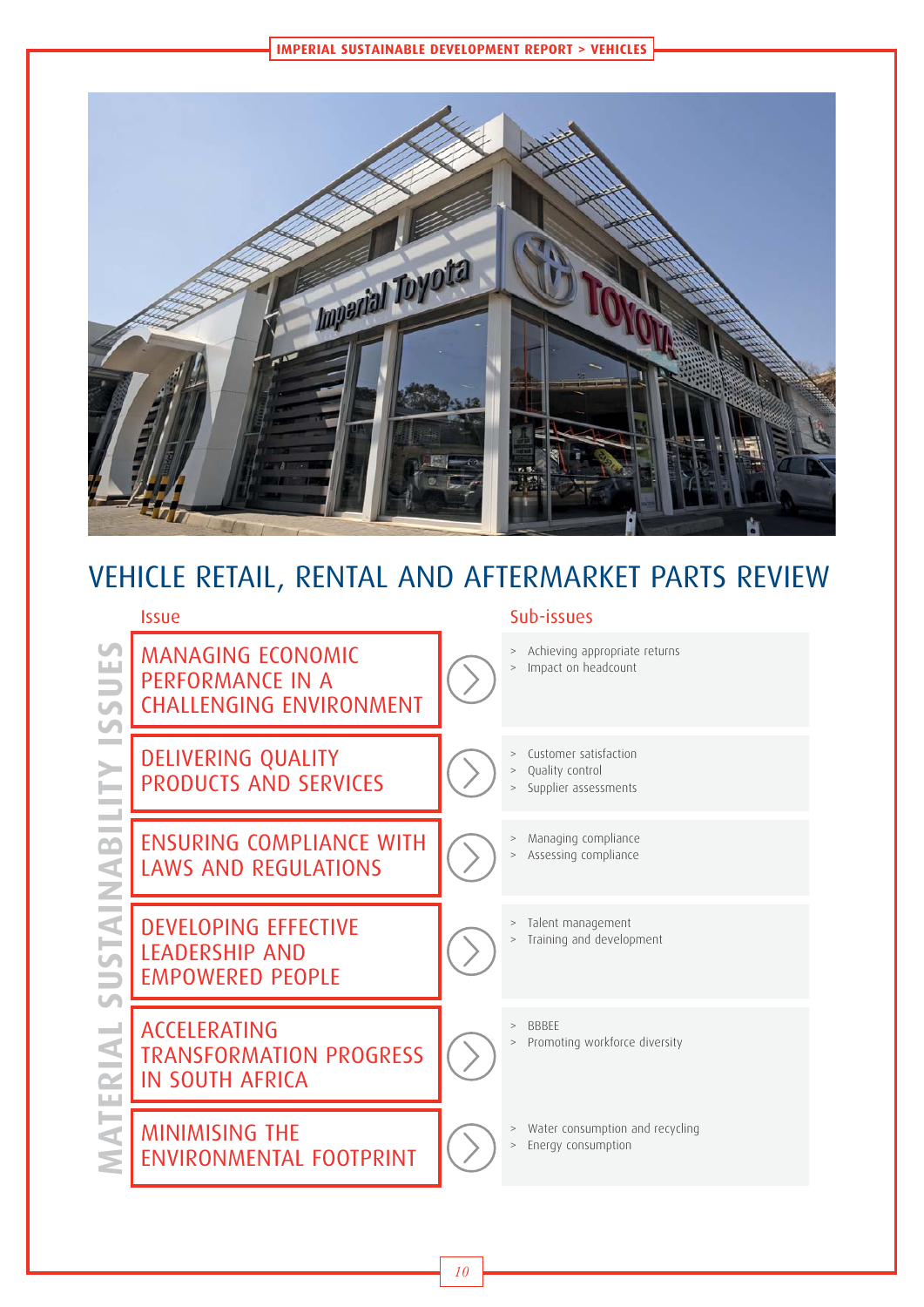# MANAGING ECONOMIC PERFORMANCE IN A CHALLENGING ENVIRONMENT

The South African economy continues to be challenged with unemployment, poor GDP growth, increasing interest rates and lack of disposable income which constrain the consumer environment, placing pressure on new vehicle sales in the division's passenger and commercial businesses. Despite these prevailing economic pressures, the Vehicle Retail, Rental and Aftermarket Parts division delivered a year-on-year growth in revenue of 9% and maintained operating profit. The challenging market conditions have necessitated strategies to manage employee headcount, constraining the division's ability to recruit new employees and impacting its ability to meet its employment equity targets. Headcount reduced 3,7% during the reporting year.

# DELIVERING QUALITY PRODUCTS AND SERVICES

# **APPROACH**



#### **Performance**

There were no material instances of non-compliance with laws and regulations concerning the provision and use of products and services for the reporting period. Service comebacks and recalls on products manufactured by the division remained within acceptable levels, with the reasons for product recall being for issues that were easily corrected. Of the 121 cases lodged with the Motor Industry Ombudsman against the division between January 2015 and May 2016, two rulings were in favour of the consumer and related to workmanship and vehicle defect.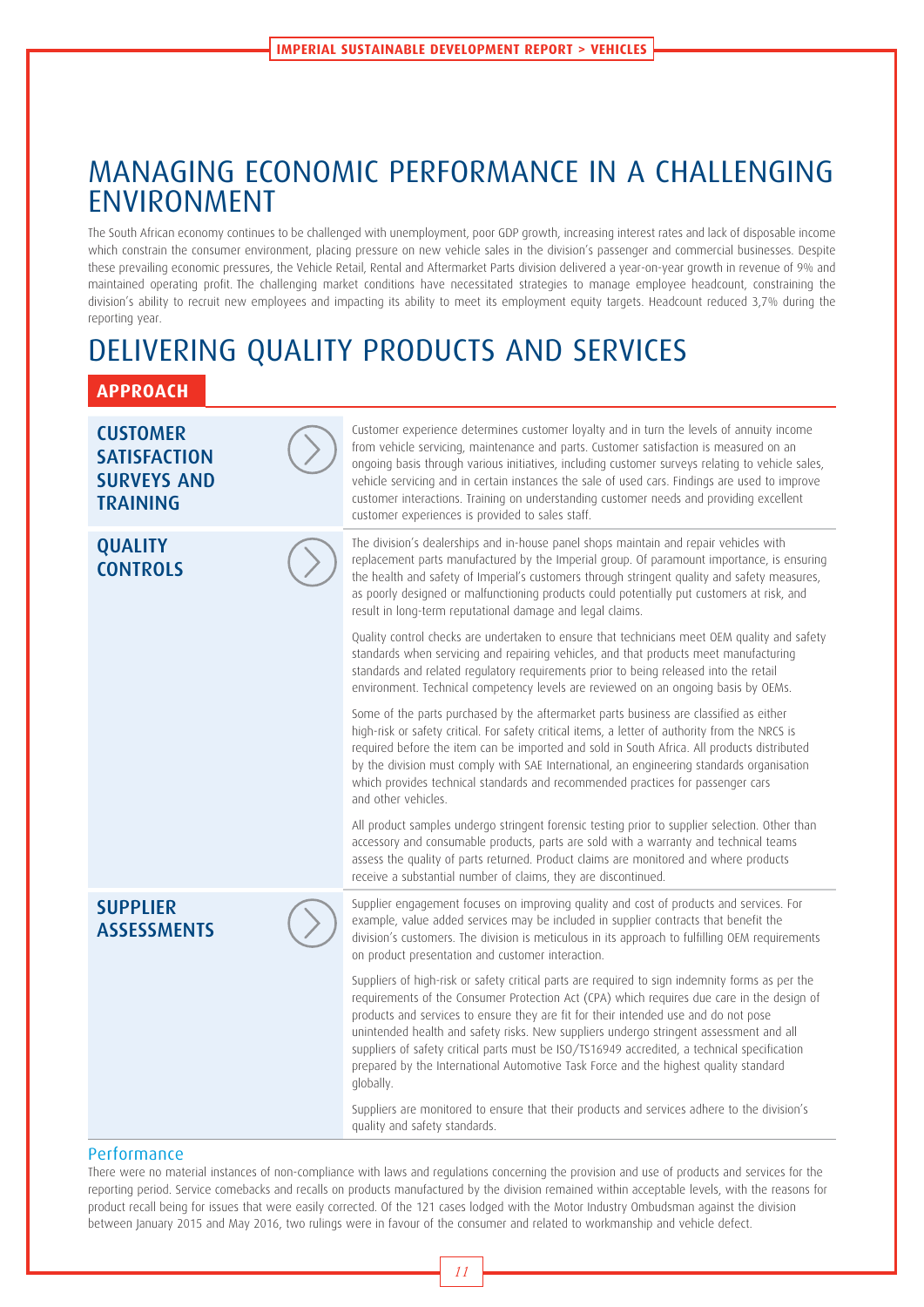

# ENSURE COMPLIANCE WITH LAWS AND REGULATIONS

# **APPROACH**

FINANCE, RISK, ETHICS AND SUSTAINABILITY COMMITTEE AND THE RISK MANAGEMENT FRAMEWORK

# ASSESSMENTS AND TRAINING



The division's management is kept well-informed on applicable legislation and regulatory changes, and a robust risk process is in place to ensure regulatory compliance. Regulatory compliance is a standing agenda item at strategy meetings, and is overseen by the finance, risk, ethics and sustainability committee which meets quarterly.

Procedures and processes required by new legislation or regulatory changes are determined at a head office level and then filtered into the relevant businesses.

**COMPLIANCE** 



Internal audits are undertaken to assess the critical compliance processes and controls within the division's businesses and compliance training ensures that employees understand their regulatory obligations.

#### Performance

For the 2016 financial year, there were no instances of material non-compliance with legislation, including environmental legislation, for the division.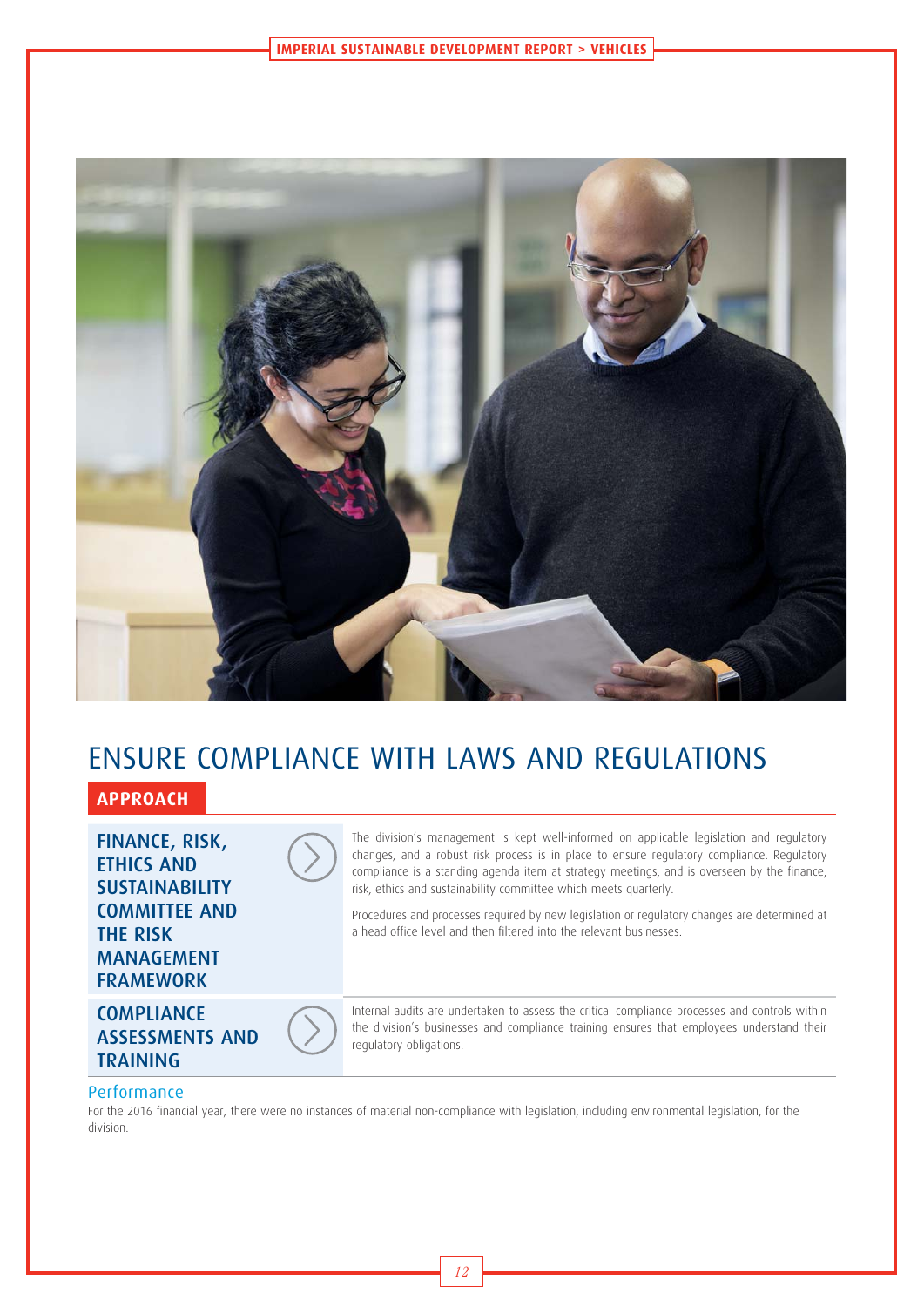# DEVELOPING EFFECTIVE LEADERSHIP AND EMPOWERED PEOPLE

**APPROACH**

#### **SUCCESSION** PLANNING AND **TALENT** MANAGEMENT Succession planning and talent management is covered by the group-wide Organisational Effectiveness Framework. More information on this framework can be found on page 4 of the our people section. KNOWLEDGE AND **SKILLS ASSESSMENTS** Skilled employees are critical in the Vehicle Retail, Rental and Aftermarket Parts division's customer-facing businesses to deliver superior customer service, drive sales volumes and market share in the current challenging economic environment, and to efficiently service and maintain motor vehicles. New apprentices are hired annually and provided with training to ensure a pipeline of suitably qualified technicians. Ongoing reviews of the division's passenger and commercial service departments are undertaken to maintain an appropriate apprentice to technician ratio. Employee assessments are undertaken to determine competency levels and identify training needs. TRAINING FACILITIES AND DEVELOPMENT PROGRAMMES Apprentices receive technical training delivered by OEMs and through the Imperial Technical Training Academy. Employees working in sales or at management level are developed through OEM training programmes (specifically product knowledge) and Imperial's training interventions such as the three-year Management Development and Dealership Management programmes offered by the Imperial Retail Training Academy. These programmes provide participants with a Bachelor of Business Administration degree, and participants are selected based on individual employee assessments.

The car rental businesses, Tempest and Europcar, provide the following accredited training programmes to enhance business acumen and management skills:

- > Further Education and Training Certificate Generic Management (National Qualification (NQF) level 4) aimed at junior managers.
- > National Certificate Middle Management Development (NQF5) aimed at middle managers to enhance their ability to implement strategic organisational objectives.
- > Further Education and Training Certificate Business Administration (NQF4) to build administrative skills, team commitment, communication and customer service skills, as well as an appreciation of diversity.

### Performance Talent management

Strategic talent reviews were conducted across the division during the year, focusing on the Executive Forum and the future successors for each leadership role. Between one and three successors have been identified per role, with at least one of the identified successors being a black candidate.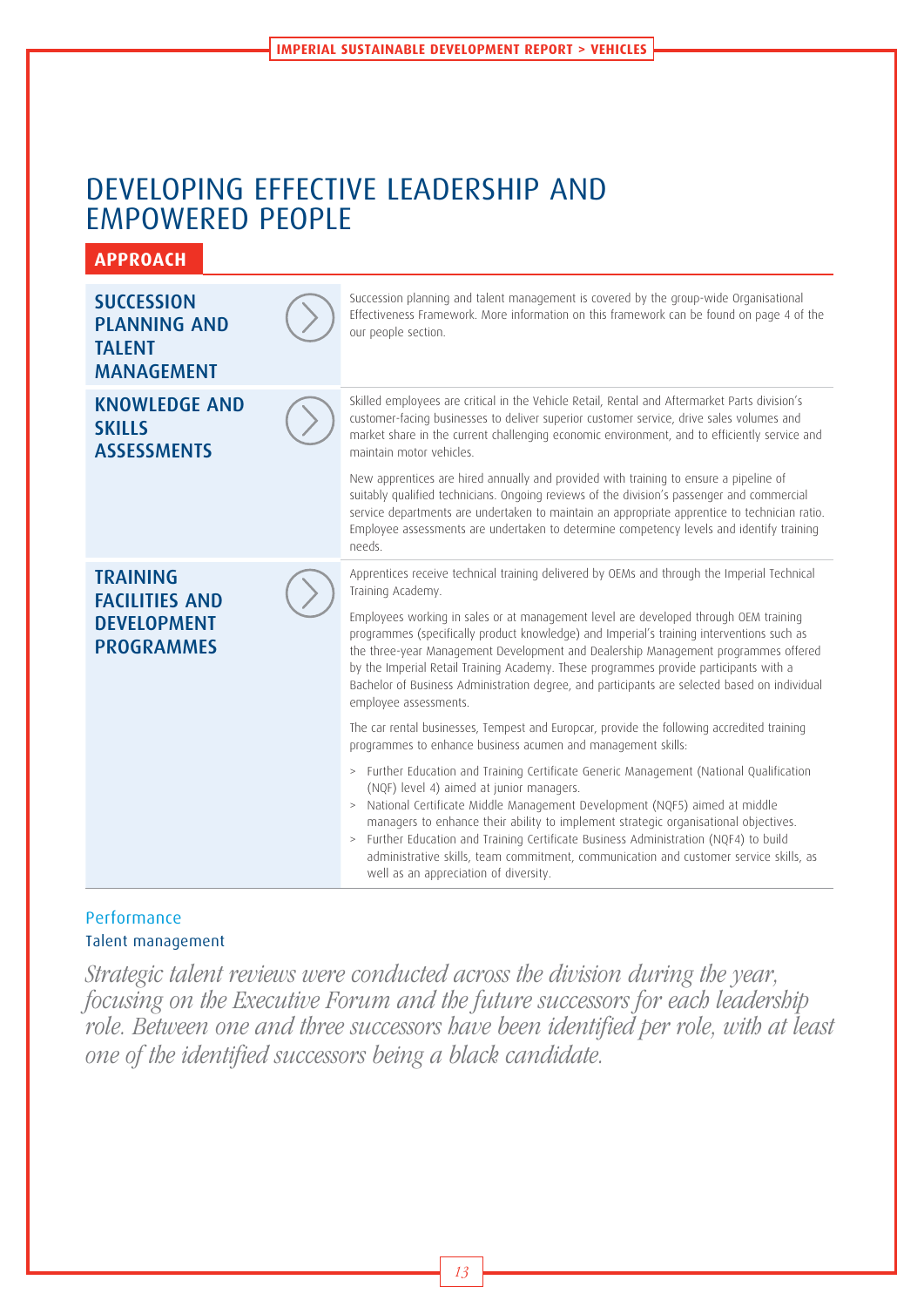During the 2016 financial year, a human resources executive was hired and the division's human resources practitioners and Executive Forum line managers received training on how to engage effectively with the tools and processes of the newly implemented Organisational Effectiveness Framework. In April 2016, a job profiling project was initiated to identify the top and middle management positions critical to the sustainability and operation of the division's passenger businesses. The project will provide a job grid of generic profiles and outline clear lines of accountability. This will enhance performance assessment against comprehensive job profiles. The job profiling project will be expanded into the division's remaining businesses with project completion expected around May 2017.

All 27 of the top executives in the division have taken part in a personal development assessment process followed by in-depth talent conversations. A total of nine senior managers attended an executive development programme at the University of Cape Town's business school in preparation for future leadership roles.

In addition to formal training, a mentoring programme has been introduced to expose talented individuals to members of management and on-the-job learning. This will further ensure management's involvement in performance management and that the investment made in training and development delivers the expected returns.

#### Training and development



**SPENT ON TRAINING AND** DEVELOPMENT, DELIVERING 23 HOURS OF TRAINING PER EMPLOYEE (2015: R118 MILLION AND 23 HOURS PER EMPLOYEE).

| _ |
|---|
|---|

EMPLOYEES IN THE CAR RENTAL BUSINESS PARTICIPATED IN NQF4 DEVELOPMENT PROGRAMMES. FURTHER UPSKILLING WILL BE PROVIDED THROUGH A MENTORING PROGRAMME THAT ENABLES PARTICIPANTS TO APPLY THEIR KNOWLEDGE IN THE **WORKPLACE** 

51

PARTICIPANTS ATTENDED MANAGEMENT DEVELOPMENT PROGRAMMES, SUPPORTING THEIR PROGRESSION INTO MIDDLE MANAGEMENT.

368 APPRENTICES REGISTERED IN

THE IMPERIAL TECHNICAL TRAINING ACADEMY OF WHICH 68 ARE NEW RECRUITS AND 111 QUALIFIED AS TECHNICIANS DURING THE REPORTING PERIOD (JUNE 2015: 401 APPRENTICES REGISTERED OF WHICH 14 WERE NEW RECRUITS AND 109 QUALIFIED AS TECHNICIANS).

# ACCELERATING TRANSFORMATION PROGRESS IN SOUTH AFRICA

### **APPROACH**

**TRANSFORMATION** AND EMPLOYMENT EQUITY COMMITTEES, AS WELL AS EMPLOYMENT EQUITY TARGETS BEE scorecards are continuously monitored by the division's transformation committee and are reported quarterly to the finance, risk, ethics and sustainability committee. Scorecards are audited annually by independent verification agencies. Employment equity targets are set annually and performance against these targets is tracked monthly by a central employment equity committee for the commercial and passenger businesses, and individual employment equity committees for the other businesses. Committees are attended by union representatives. The transformation committee reviews all proposed white senior management appointments to ensure that a robust process has been undertaken to first source suitable black candidates. Internal and external appointment ratios have been set to promote the progression and recruitment of black people in the division. Internal promotions must meet a 50/50 ratio, and 70% of all external appointments must be black appointments. DEVELOPMENT PROGRAMMES AND **LEARNERSHIPS** TARGETING BLACK EMPLOYEES The division's transformation plans include a programme to hire qualified black chartered accountants and develop them for commercial roles at management level, and the Sales Cadet programme which is aimed at developing a pipeline of black sales employees. In addition, learnerships focus on recruiting and training young unemployed black people to build a pipeline of skilled employees at junior levels where staff attrition is high.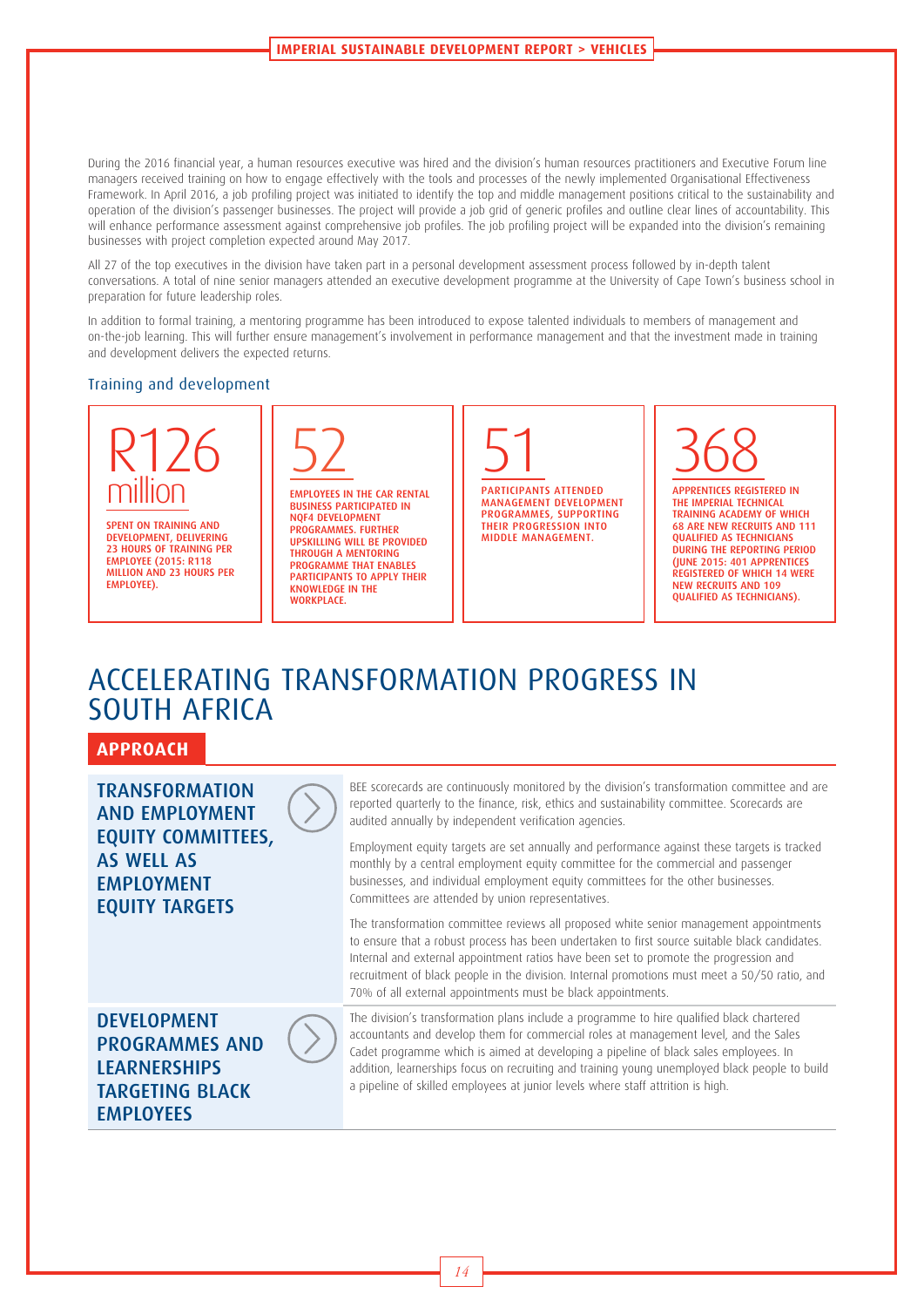# Performance BEE performance

In July 2015, the division sold 51% of two largescale commercial vehicle dealerships to Lereko Motors which is owned by the Lereko Broadbased Consortium, a 100% black-owned company held by black women and a number of black empowerment entities.

The dealerships sell Isuzu and Hino trucks, as well as parts and accessories. They also provide vehicle service and maintenance. The sale agreement ensures that Imperial facilitates the day-to-day management of the dealerships together with Lereko Motors to ensure an effective transfer of skills over a two-year period, following which Lereko Motors will assume full control of the businesses.

Under the old dti Codes, the majority of franchises in the Vehicle Retail, Rental and Aftermarket Parts division qualify as Level 4 BEE contributors in a nine level model, meaning they score between 65 and 74 points out of a possible 100 points. No franchises score below a Level 6 contributor

rating. The car rental business qualifies favourably as a Level 2 contributor against the Tourism Sector Code and is classified as a value adding supplier.

The amended dti Codes became effective on 30 April 2015 and could potentially drop Level 4 businesses to a Level 7 or 8 rating. BEE requirements around procuring from black-owned businesses are particularly demanding for the division given that 85% of its procured products are imported from OEMs. In addition, the new codes set a minimum requirement of 40% for the enterprise and supplier development pillar which covers preferential procurement, and the development of suppliers and enterprises. Failure to meet this minimum requirement will result in the overall score being discounted by one level. A drop in scorecard rating will have the greatest impact on the division's car rental business constraining its ability to access government tenders. Initiatives are in place and external consultants are engaged to ensure that the division's businesses obtain the best possible scores.

#### Promoting workforce diversity

Around 53% of the division's 2016 training spend was allocated to black employees (2015: 48%) and 79% of the apprentices employed are black people.

The division achieved its employment equity target at middle management level, with 38% of employees at this level being black people against a target of 37%. At junior management level, the target of 58% was narrowly missed by 2% and at senior management level 28% of senior managers were black against a target of 30%. No progress was made against the 15% target at top management level.

The car rental business is looking at opportunities to in-source certain roles, previously occupied by external service providers, for people with intellectual disabilities. As part of its social contribution and to develop a potential source of candidates, the business provides people with intellectual disabilities who are not Imperial employees, with the opportunity to participate in the General Education and Training Certificate Domestic Service programme. The programme equips participants with the life skills required to gain employment, and to enhance independence and increase social integration. In 2016, 13 individuals participated in this programme.

#### Looking ahead

Attracting and retaining black talent at management level and as successors for leadership positions will be driven through the group's Organisational Effectiveness Framework, and training and development interventions. Increased focus will be placed on retaining black talent particularly given the consolidation of the Vehicles division.

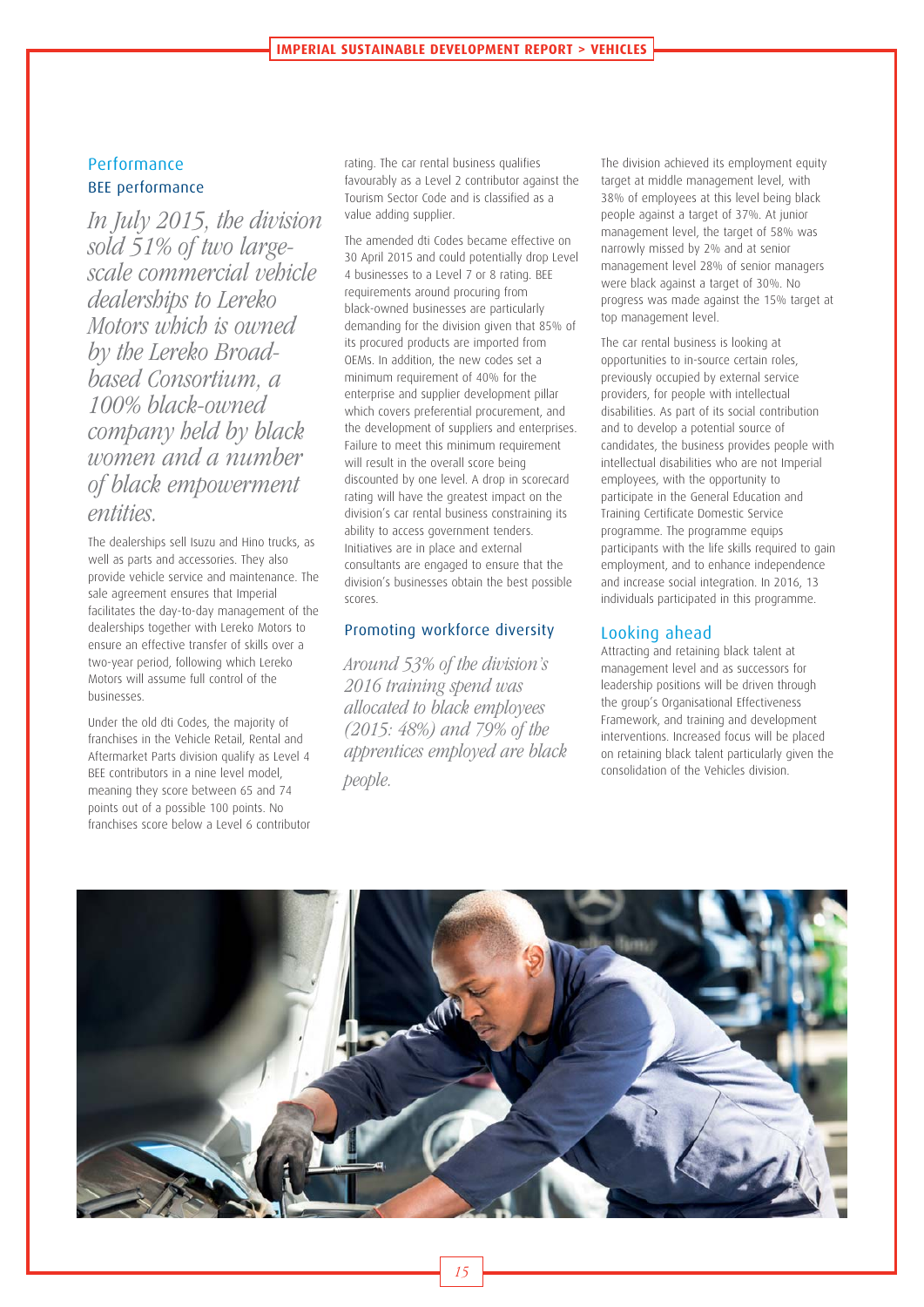# MINIMISING THE ENVIRONMENTAL FOOTPRINT **APPROACH**

| <b>WATER</b><br><b>CONSERVATION AND</b><br><b>WATER</b><br><b>RECYCLING</b> | The division consumes water both in its manufacturing plants and to wash cars prior to retail<br>and rental. Europcar and Tempest alone wash on average 70 000 vehicles a month. Finding<br>ways to reduce the division's demand on municipal water sources, particularly given the scarcity<br>of water experienced in South Africa over the past year, enables business operations to continue<br>despite water restrictions, reduces operational cost and also frees up water supply for<br>communities. Traditional car washes can use up to 200 litres per car. Four car rental dealerships<br>in South Africa have implemented Eco Wash, a virtually waterless car washing system that uses<br>one litre of water. |  |  |
|-----------------------------------------------------------------------------|--------------------------------------------------------------------------------------------------------------------------------------------------------------------------------------------------------------------------------------------------------------------------------------------------------------------------------------------------------------------------------------------------------------------------------------------------------------------------------------------------------------------------------------------------------------------------------------------------------------------------------------------------------------------------------------------------------------------------|--|--|
|                                                                             | The division also invests in water recycling plants at manufacturing sites and converts wash bays<br>at dealerships and car rental depots to specially-designed wash bays that collect used car wash<br>water, which is then treated using non-hazardous chemicals and pumped back into water tanks<br>for future use. The water savings associated with a converted wash bay average around 30<br>kilolitres a month. The wash bay conversion project was started in 2012 and continues to be an<br>important initiative as converted sites are realising water consumption and cost savings.                                                                                                                           |  |  |
| <b>ENERGY EFFICIENCY</b><br><b>MEASURES</b>                                 | In response to the instability of electricity supply experienced in South Africa over recent years,<br>the division has installed generators, particularly in the manufacturing businesses, to secure<br>electricity during power outages.                                                                                                                                                                                                                                                                                                                                                                                                                                                                               |  |  |
|                                                                             | To manage the consumption of energy, the division invests in the use of energy saving light<br>bulbs, solar power and light sensors to switch lights off if an area remains unoccupied for a length<br>of time. Reduction in fuel usage is also a focus to reduce both energy consumption and costs.                                                                                                                                                                                                                                                                                                                                                                                                                     |  |  |
| <b>WASTE</b><br><b>MANAGEMENT</b>                                           | Waste from the division's passenger businesses is collected by Pandae Green Solutions, a<br>company within the Imperial group which specialises in waste recycling, sorting and disposal.<br>Pandae Green Solutions ensures that waste disposal regulations are adhered to.                                                                                                                                                                                                                                                                                                                                                                                                                                              |  |  |
| <b>CARBON DIOXIDE</b><br>$(0, 0)$ EMISSIONS                                 | Operational practices within car rental are focused on reducing the fleet's carbon emissions. The<br>fleet's procurement policy is based on the principles of Euro 5 vehicle specifications and<br>selective procurement practices that take into account the technological improvements<br>achieved by vehicle manufacturers to increase fuel efficiency and reduce carbon emissions. This<br>will hold the car rental business in good stead with regards to the introduction of a carbon tax<br>in South Africa.                                                                                                                                                                                                      |  |  |

#### Performance

During 2016, the division invested in four wastewater recycling plants at operational sites and the O.R Tambo International Airport car rental depot was fitted with an Eco Wash system as a pilot project. Should the pilot project realise the intended objectives, the division will roll out the system to all major airports in South Africa.

The division has continued with its drive to change light bulbs to energy saving light bulbs across all its sites which number over 500 premises. The division's Imperial-owned sites are undergoing infrared audits to understand where energy is being lost or wasted, and to monitor the surface temperature of electrical appliances. Concerns raised by the audits are corrected within two weeks of receiving the final report from the auditors, and audit recommendations are implemented to ensure that the division's sites are as energy efficient as possible.

Given the frequency of power outages in the 2015 financial year, compared to no outages this year, the division's saving in electricity purchased in real terms for 2016 is larger than the 2,3% reflected in the table on page 17.